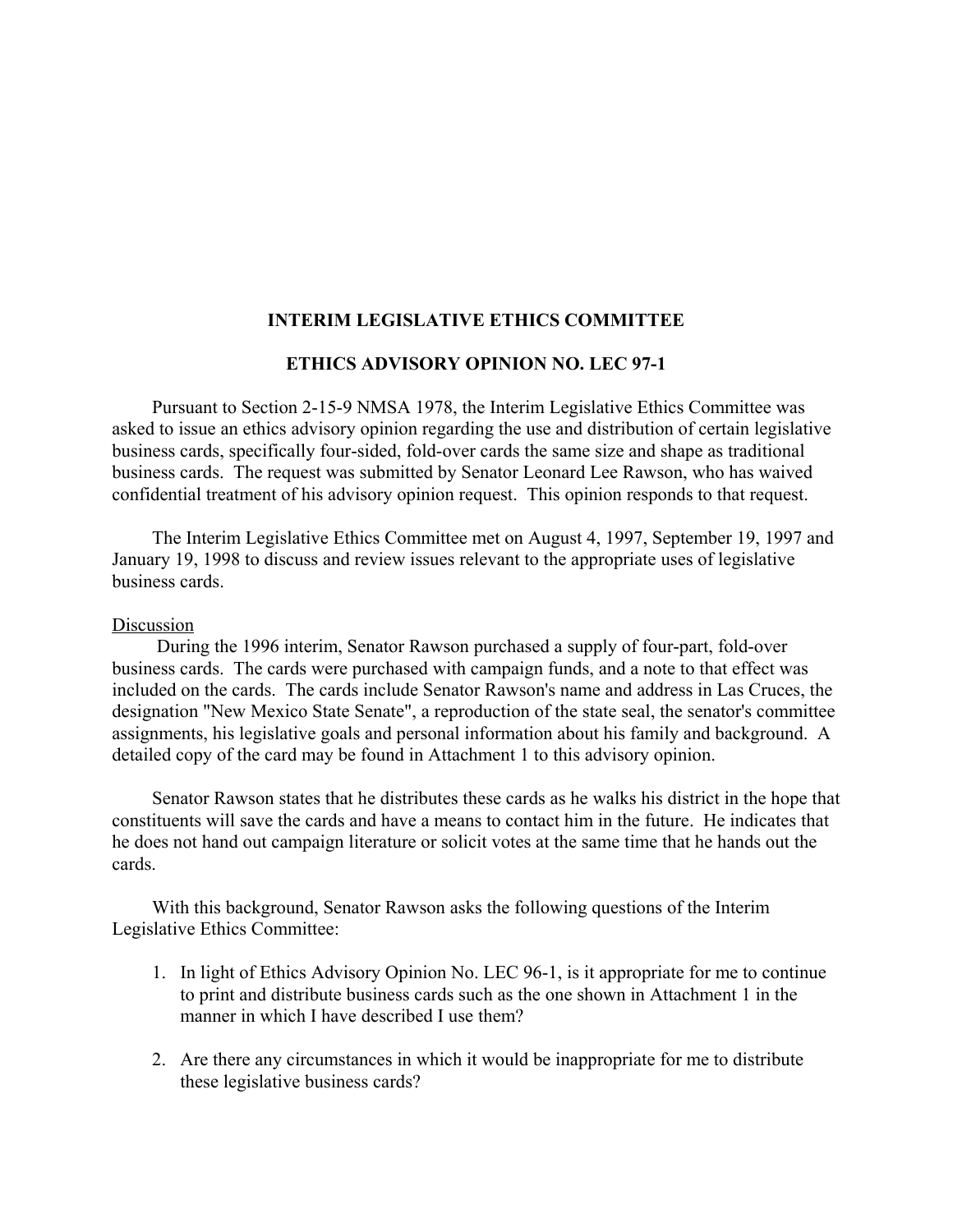3. Whether or not LEC 96-1 applies to this case, what is the appropriate standard of ethical conduct for the use of legislative business cards in general, including the official business cards all legislators receive and the cards shown in Attachment 1?

For convenience, we will respond to Senator Rawson's last question first.

## *What is the appropriate standard of conduct for the use of legislative business cards in general?*

Business cards are a unique form of communication that are designed simply to introduce the bearer and assist the recipient in contacting the bearer in the future. As such, business cards are not stationery, and the standards set out in LEC 96-1 regarding the use of official legislative stationery do not apply.

In our discussion, we will deal with two types of business cards: "official legislative business cards" that contain the state seal and that are issued to members by the chief clerk of the House or Senate, including additional copies of these cards that are paid for by individual members; and "unofficial legislative business cards" that are not issued by the chief clerks and are paid for privately, but that in some way indicate that the bearer is a member of the legislature.

We believe that it is appropriate to distribute official legislative business cards in virtually any situation. As mentioned above, business cards serve only to introduce a legislator and provide a means for the recipient to contact the legislator in the future. Since legislators comprise the branch of government closest to the people, they interact with people more frequently, more directly and in more circumstances than do other state office holders. Members of the legislature are expected to be more accessible to the public than are the officeholders in the other branches of government. The public rightly expects to be able to contact a legislator at the legislator's capitol office, at the legislator's place of business and at the legislator's home. The public does not have the same expectation of other officeholders. It is therefore appropriate for a member to distribute official legislative business cards in almost any situation, including when walking a district, since the state seal on the card serves merely to authenticate the fact that the bearer is a member of the legislature. Members should not, however, distribute official legislative business cards when they are campaigning.

With regard to unofficial legislative business cards as defined above, as long as these cards do not contain a reproduction of the state seal it is appropriate for a member to include virtually any other information on his business card, including information about the member's chamber, duties or responsibilities within the legislature, as well as personal, philosophical or political information and to use the card in any circumstance permitted by law.

In addition to the above new standards regarding business cards, the provisions of LEC 96-1 dealing with the definition and use of legislative stationery need to be modified. This